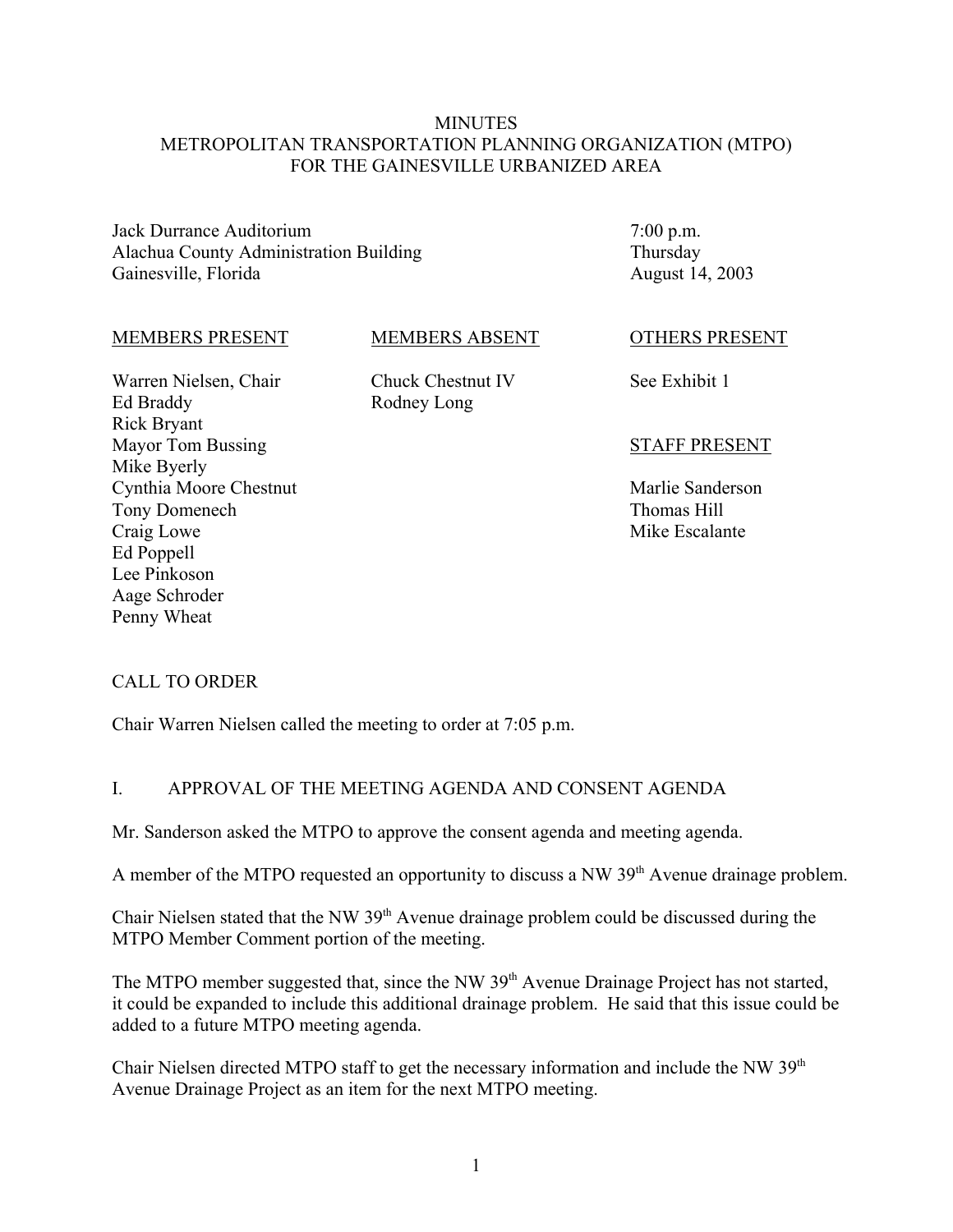Mr. Ed Poppell, University of Florida Vice President for Finance and Administration, requested that the University be included as a participant in the September 10 Plan East Gainesville workshop. Chair Nielsen directed MTPO staff to include the University as a participant in this Workshop.

# **ACTION: Commissioner Domenech moved to approve the consent agenda and meeting agenda. Commissioner Pinkoson seconded; motion passed unanimously.**

# II. NEWBERRY ROAD TURNLANES

Mr. Sanderson stated that, at the June 19 MTPO meeting, representatives of the Council of University Neighborhood Associations (CUNA) expressed their concerns regarding the Florida Department of Transportation (FDOT) plans to modify the three median openings on Newberry Road between NW 43<sup>rd</sup> Street and NW 39<sup>th</sup> Road. He said that, in response to CUNA's concerns, the MTPO requested that FDOT meet with this neighborhood association to discuss the issues and try to reach an agreement on planned median opening modifications. He reported that FDOT met with CUNA representatives and reached an agreement on the Newberry Road median opening modifications. He noted that FDOT will continue with plans to add a left-turn lane to the two medians immediately west of NW 39<sup>th</sup> Road, but will close the median opening just east of NW 43<sup>rd</sup> Street.

# **ACTION: Commissioner Wheat moved to approve the Florida Department of Transportation's recommendations discussed in its June 30 memorandum. Commissioner Bryant seconded; motion passed unanimously.**

A member of the MTPO and Chair Nielsen thanked FDOT for working with citizens in reaching an acceptable compromise for this project.

A member of the MTPO asked that the RTS Director provide a status report on paratransit issues. Chair Nielsen stated that this could be discussed under the MTPO Member Comments portion of the meeting.

# III. DRAFT YEAR 2003 LIST OF PRIORITY PROJECTS

Mr. Sanderson stated that, each year, the MTPO develops recommended transportation priorities for projects that are needed but not currently funded. He said that this information is used by FDOT each fall to develop its Tentative Five Year Work Program. He discussed the priorities document, MTPO Advisory Committee recommendations and answered questions.

Mr. Michael Fay, Alachua County Public Works Department Acting Director, discussed the County's Main Street lane reduction project and answered questions.

Mr. Wayne Bowers, City of Gainesville Manager, discussed a proposed modification to the MTPO boundary on Archer Road between SW 91<sup>st</sup> Street and Tower Road and answered questions.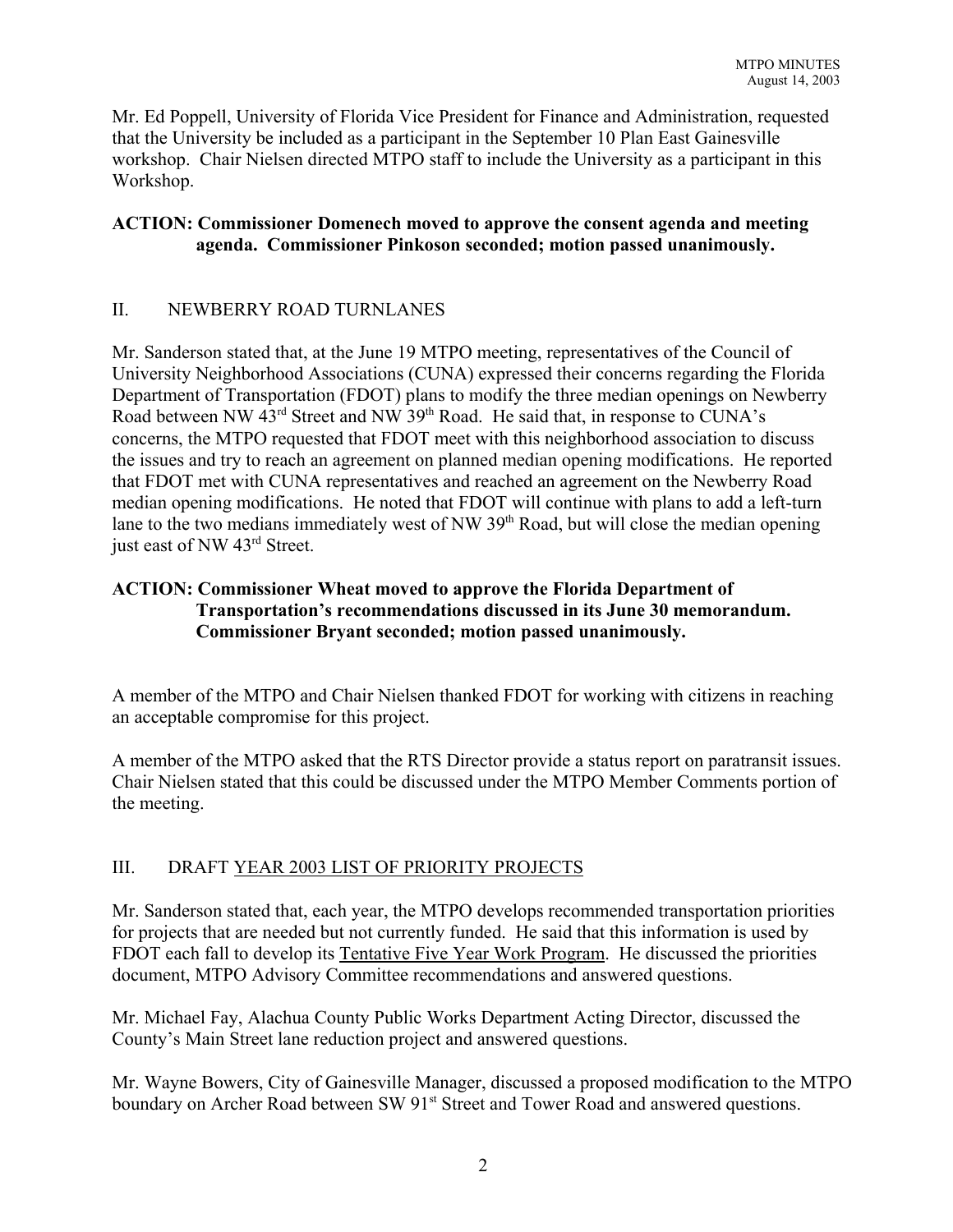Mr. Aage Schroder, FDOT District 2 Secretary, also discussed the MTPO boundary adjacent to Archer Road between SW 91<sup>st</sup> Street and Tower Road and answered questions.

Mr. Tom Walker, University of Florida Natural Areas Advisory Committee representative, discussed the SW 20<sup>th</sup> Avenue Charrette project, Campus Master Plan amendment process and answered questions.

Mr. Poppell stated that the University has established a task force to determine the academic and research impacts of the SW 24<sup>th</sup> Avenue extension through the southernmost boundary of the University. He said that these impacts must be identified prior to presenting them to the Campus Master Plan Amendment Process committees so that they can understand what is being done. He added that, once the task force identifies the issues and mitigations, they would be taken to the committees. He said that the Campus Master Plan would need to be amended. He noted this process would continue in the fall when the faculty has returned. He said that the task force should complete its work in the fall semester and then the findings would be forwarded to the committees.

Mr. Jeff Logan, Regional Transit System Director, discussed funding for transit and answered questions. He noted that the Plan East Gainesville area was part of the transit program and was being addressed in the Transportation Equity Act for the 21<sup>st</sup> Century (TEA-21) reauthorization.

A member of the MTPO requested information regarding the timeline and process for the SW  $24<sup>th</sup>$ Avenue extension project east of SW  $34<sup>th</sup>$  Street.

Mr. Poppell discussed the SW 20<sup>th</sup> Avenue Charrette project, the Campus Master Plan process and answered questions. He said that the University would go through this process in an expeditious manner.

# **ACTION: Commissioner Domenech moved to approve the Year 2003 List of Priority Projects document that contained the joint recommendations. Commissioner Chestnut seconded; motion passed 9 to 1.**

# **ACTION: Commissioner Byerly moved to request information from the University regarding the timeframe for amending the Campus Master Plan to donate the** land necessary for the four-lane extension of SW 24<sup>th</sup> Avenue across the Natural **Area Teaching Laboratory. Commissioner Pinkoson seconded.**

Mr. Poppell stated that a motion was not necessary and that information regarding the timeline and process for the SW 24th Avenue extension project would be provided to the MTPO.

A member of the MTPO discussed the NW 23<sup>rd</sup> Avenue extension west of NW 98<sup>th</sup> Street. He requested background information on the history of the NW 23<sup>rd</sup> Avenue extension in the long range planning process. Chair Nielsen stated that this information would be included on the next MTPO meeting agenda.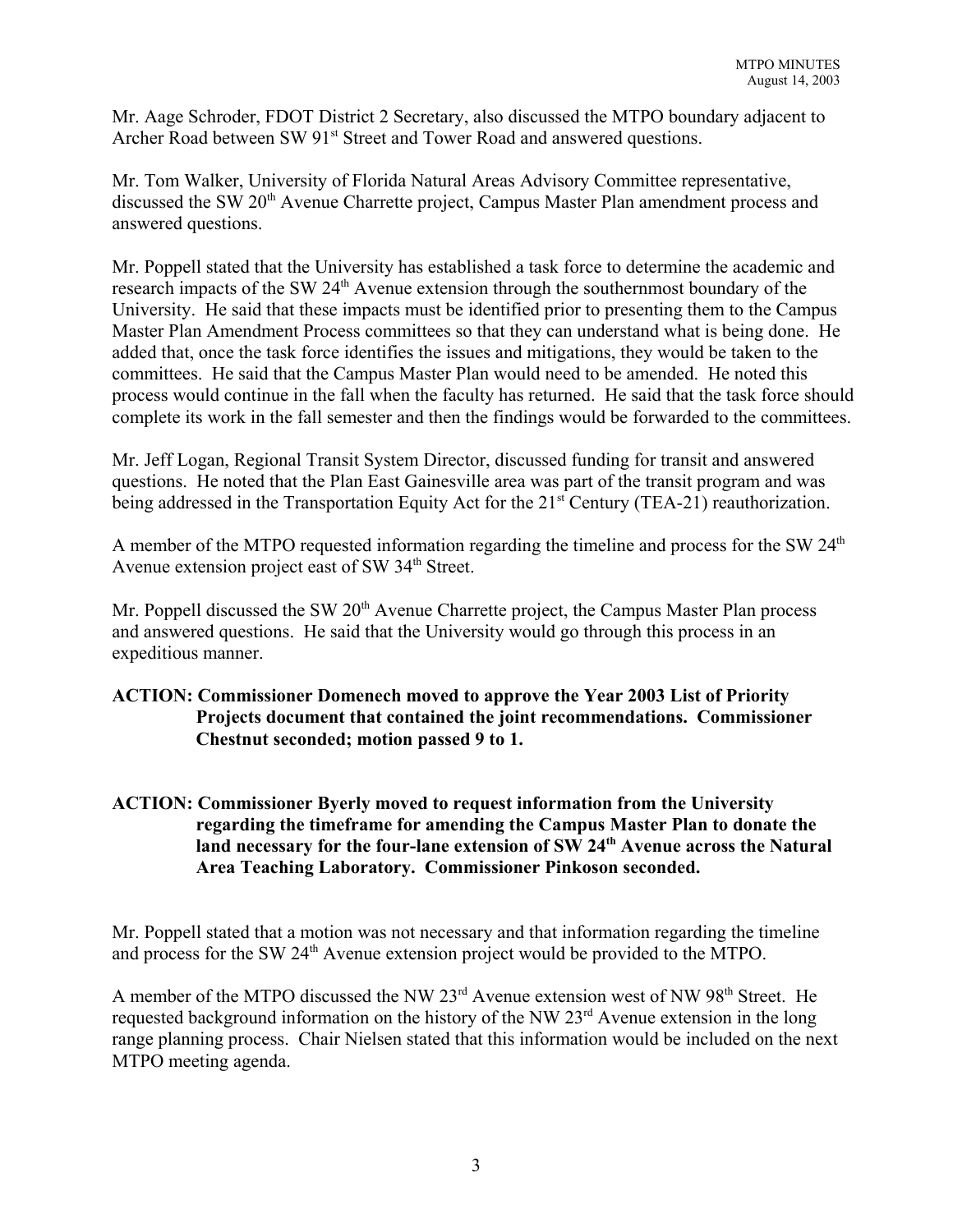#### **ACTION: Commissioner Braddy moved to table the request for information from the University regarding the timeframe for amending the Campus Master Plan to donate the land necessary for the four-lane extension of SW 24th Avenue across the Natural Area Teaching Laboratory. Mayor Bussing seconded; motion passed 8 to 2.**

Mr. Schroder discussed funding for the four-laning of Archer Road and answered questions.

Chair Nielsen had to leave the meeting and passed the gavel to Vice Chair Byerly.

# IV. MTPO PLANNING BOUNDARY AND VOTING MEMBERSHIP ISSUES

Mr. Sanderson discussed the *Planning Area Boundary and Voting Membership Report* and answered questions. He noted the additional information regarding the voting procedures of all Florida MPOs and reported the MTPO Advisory Committees' and MTPO Staff recommendations.

#### **ACTION: Commissioner Domenech moved to select Alternative 1 and to request that the City of Gainesville and Alachua County Commissions prepare resolutions of support. Commissioner Braddy seconded.**

# **SUBSTITUTE ACTION:**

**Commissioner Wheat moved to:**

- **1. select Alternative 2 which is a membership comprised of:**
	- **A. seven voting members from the City of Gainesville;**
	- **B. five voting members from Alachua County, for a total of 12;**
	- **C. adding one Rural Advisor as a nonvoting member; and**
	- **F. using the existing MTPO voting procedures; and**
- **2. request that the City of Gainesville and Alachua County Commissions prepare resolutions of support for this alternative.**

#### **Commissioner Domenech seconded; motion passed 8 to 1.**

A member of the MTPO requested that the MTPO consider approving Map 7 with one revision to eliminate the area south of Archer Road between SW 91<sup>st</sup> Street and SW 75<sup>th</sup> Street.

Mr. Schroder and Mr. Sanderson both discussed the Gainesville Metropolitan Area map boundary and answered questions.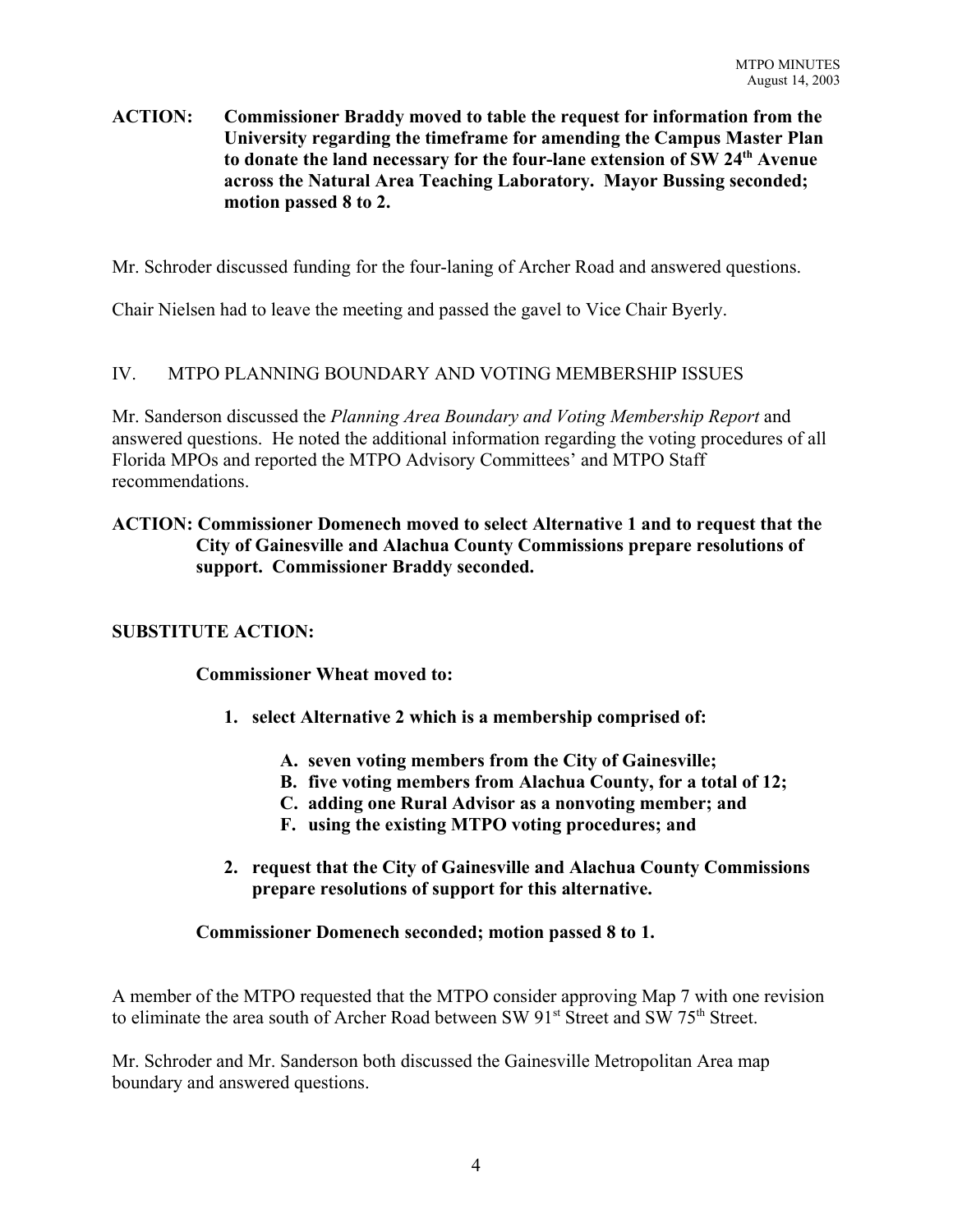## **ACTION: Commissioner Wheat moved to approve Map 7 of the MTPO Planning Area Boundary and Voting Membership Report as the metropolitan planning area boundary. Commissioner Domenech seconded; motion passed 8 to 1.**

#### V. NEXT MTPO MEETING

Mr. Sanderson noted that there was a consensus to not meet in September. He stated that the next MTPO meeting is scheduled for October 30<sup>th</sup> at 1:30 p.m. in the Jack Durrance Auditorium.

#### VI. COMMENTS

#### A. MTPO MEMBER COMMENTS

A member of the MTPO requested an update on the transition process of transportation disadvantaged services.

Mr. Logan discussed the status of the transportation disadvantaged services and answered questions.

A member of the MTPO requested that a letter be sent to the Congressional Delegation requesting that there be a guarantee for substate spending of transportation enhancement funding in the reauthorization bill for the Transportation Equity Act for the  $21<sup>st</sup>$  Century (TEA-21).

# **ACTION: Mayor Bussing moved to authorize the MTPO Chair to send letters to the Congressional Delegation regarding House Bill (HB) 2989 requesting that the guarantee on substate spending for transportation enhancement projects be included in the TEA-21 reauthorization legislation. Commissioner Domenech seconded; motion passed unanimously.**

A member of the MTPO discussed the possibility of adding resurfacing projects, such as NW  $8<sup>th</sup>$ Avenue, to Table 1 of the List of Priority Projects.

Ms. Teresa Scott, City of Gainesville Public Works Department Director, also discussed this issue.

Vice Chair Byerly asked if the MTPO Member would like to have this issue discussed at the next MTPO meeting. The MTPO member stated that he would.

Mr. Sanderson stated that he would take the issue of addressing resurfacing projects for next year's List of Priority Projects to the MTPO Advisory Committees and come back to the MTPO at its next meeting with recommendations concerning how to deal with resurfacing projects and identify which roads can be resurfaced using federal funds.

A member of the MTPO requested that the City's Public Works Department Director discuss the NW 39th Avenue drainage problem in front of the Springtree subdivision.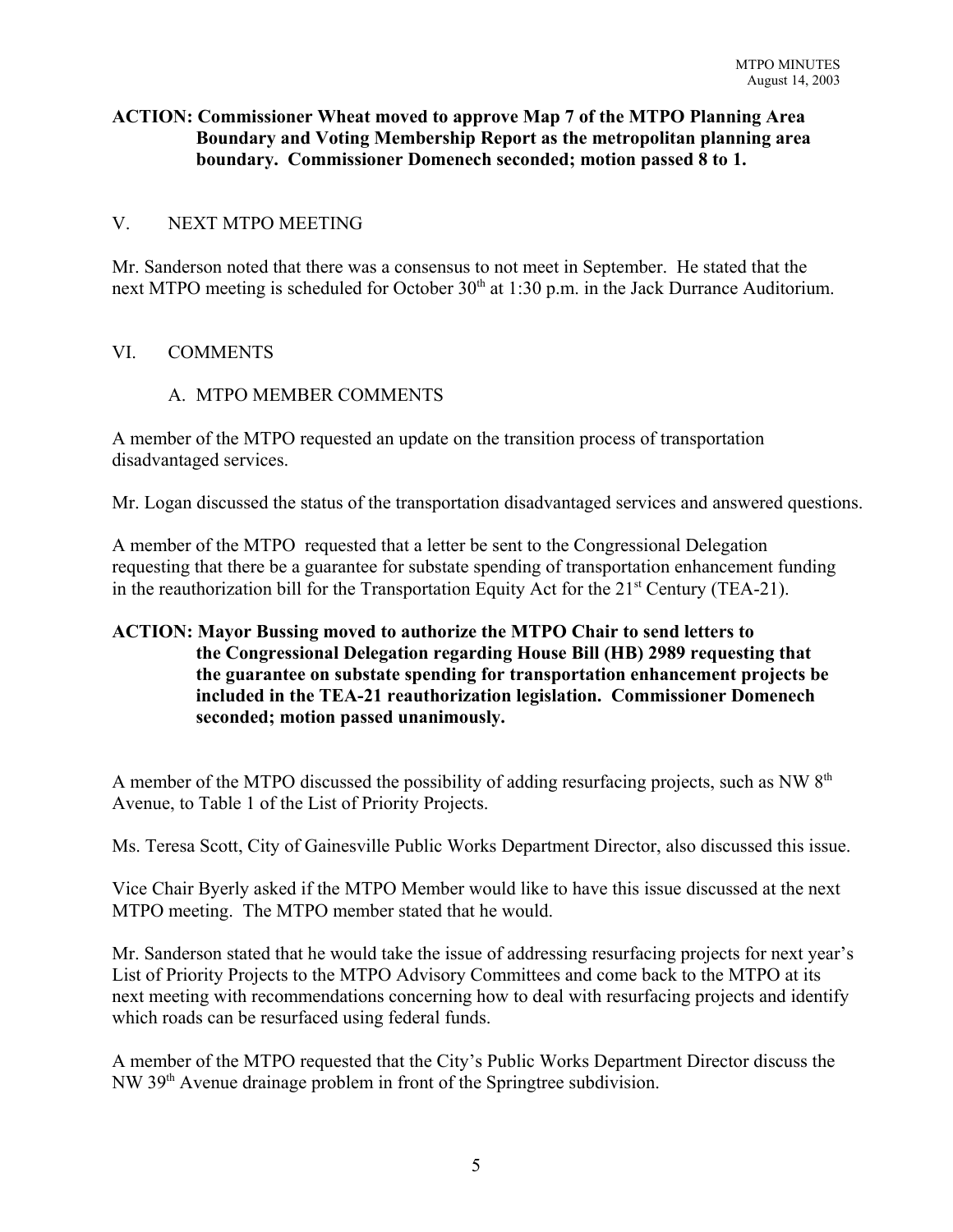Ms. Scott stated that whether a blockage of the drainage system caused water buildup on NW 39<sup>th</sup> Avenue was investigated. She said that there was no blockage. She reported that FDOT staff was researching whether a larger diameter drainage pipe and adding a drainage grate would correct this drainage problem.

Mr. Schroder stated that FDOT was going to fix the NW  $39<sup>th</sup>$  Avenue drainage problem.

It was the MTPO's understanding that, since FDOT stated that they were going to fix the NW  $39<sup>th</sup>$ Avenue drainage problem, this issue did not need to be placed on the next MTPO meeting agenda.

A member of the MTPO requested that, when MTPO staff provide information to one MTPO member, they provide this same information to all MTPO members .

Mr. Sanderson stated that he would do this.

#### B. CITIZENS COMMENTS

There were no comments.

#### C. CHAIR'S REPORT

There were no comments.

#### ADJOURNMENT

Chair Byerly adjourned the meeting at 9:25 p.m.

Date Chuck Chestnut, Secretary/Treasurer

 $\mathcal{L}_\text{max} = \mathcal{L}_\text{max} = \mathcal{L}_\text{max} = \mathcal{L}_\text{max} = \mathcal{L}_\text{max} = \mathcal{L}_\text{max} = \mathcal{L}_\text{max} = \mathcal{L}_\text{max} = \mathcal{L}_\text{max} = \mathcal{L}_\text{max} = \mathcal{L}_\text{max} = \mathcal{L}_\text{max} = \mathcal{L}_\text{max} = \mathcal{L}_\text{max} = \mathcal{L}_\text{max} = \mathcal{L}_\text{max} = \mathcal{L}_\text{max} = \mathcal{L}_\text{max} = \mathcal{$